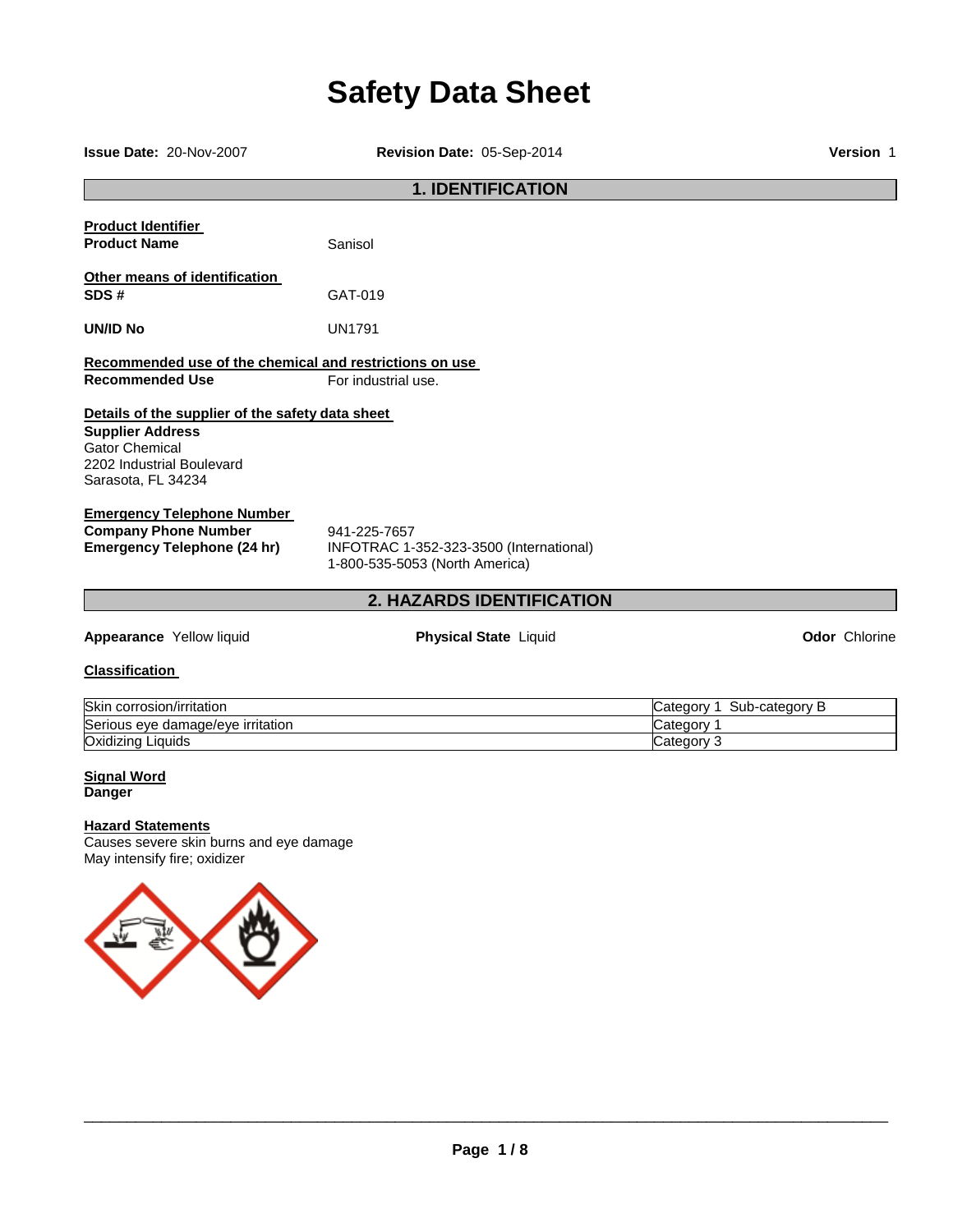## **Precautionary Statements - Prevention**

Do not breathe dust/fume/gas/mist/vapors/spray Wash face, hands and any exposed skin thoroughly after handling Wear protective gloves/protective clothing/eye protection/face protection Keep away from heat Keep/Store away from clothing/heat/combustible materials Take any precaution to avoid mixing with combustibles/heat

#### **Precautionary Statements - Response**

IF IN EYES: Rinse cautiously with water for several minutes. Remove contact lenses, if present and easy to do. Continue rinsing Immediately call a poison center or doctor/physician IF ON SKIN (or hair): Remove/Take off immediately all contaminated clothing. Rinse skin with water/shower Wash contaminated clothing before reuse Get medical attention IF INHALED: Remove victim to fresh air and keep at rest in a position comfortable for breathing Immediately call a poison center or doctor/physician IF SWALLOWED: rinse mouth. Do NOT induce vomiting Immediately call a poison center or doctor/physician In case of fire: Use water to extinguish

\_\_\_\_\_\_\_\_\_\_\_\_\_\_\_\_\_\_\_\_\_\_\_\_\_\_\_\_\_\_\_\_\_\_\_\_\_\_\_\_\_\_\_\_\_\_\_\_\_\_\_\_\_\_\_\_\_\_\_\_\_\_\_\_\_\_\_\_\_\_\_\_\_\_\_\_\_\_\_\_\_\_\_\_\_\_\_\_\_\_\_\_\_

## **Precautionary Statements - Storage**

Store locked up

#### **Precautionary Statements - Disposal**

Dispose of contents/container to an approved waste disposal plant

#### **Other Hazards**

Very toxic to aquatic life with long lasting effects

## **3. COMPOSITION/INFORMATION ON INGREDIENTS**

| <b>Chemical Name</b>   | CAS No                                       | Weight-%                    |
|------------------------|----------------------------------------------|-----------------------------|
| hypochlorite<br>sodium | $7681 -$<br>$-52-9$                          | $3.5 - 7$<br>$\overline{A}$ |
| Sodium hvdroxide       | $\overline{\phantom{a}}$<br>1310-7.<br>ے-ت ′ | ີ                           |

\*\*If Chemical Name/CAS No is "proprietary" and/or Weight-% is listed as a range, the specific chemical identity and/or percentage of composition has been withheld as a trade secret.\*\*

## **4. FIRST-AID MEASURES**

#### **First Aid Measures**

| <b>Eye Contact</b>  | IF IN EYES: Rinse cautiously with water for several minutes. Remove contact lenses, if<br>present and easy to do. Continue rinsing. Immediately call a poison center or<br>doctor/physician.                                                                                                                                                |
|---------------------|---------------------------------------------------------------------------------------------------------------------------------------------------------------------------------------------------------------------------------------------------------------------------------------------------------------------------------------------|
| <b>Skin Contact</b> | IF ON SKIN (or hair): Remove/Take off immediately all contaminated clothing. Rinse skin<br>with water/shower. DO NOT attempt to neutralize with chemical agents. Wash<br>contaminated clothing before reuse. Get medical attention.                                                                                                         |
| <b>Inhalation</b>   | IF INHALED: Remove victim to fresh air and keep at rest in a position comfortable for<br>breathing. If breathing has stopped, give artificial respiration. If breathing is difficult, give<br>oxygen. If conscious and alert, wash mouth and nasal passages with water repeatedly.<br>Immediately call a poison center or doctor/physician. |
| Ingestion           | IF SWALLOWED: rinse mouth. Do NOT induce vomiting. Give large quantities of water.<br>Never give anything by mouth to an unconscious person. If vomiting occurs spontaneously,<br>keep head below hips to prevent aspirating vomitus into lungs. Immediately call a poison<br>center or doctor/physician.                                   |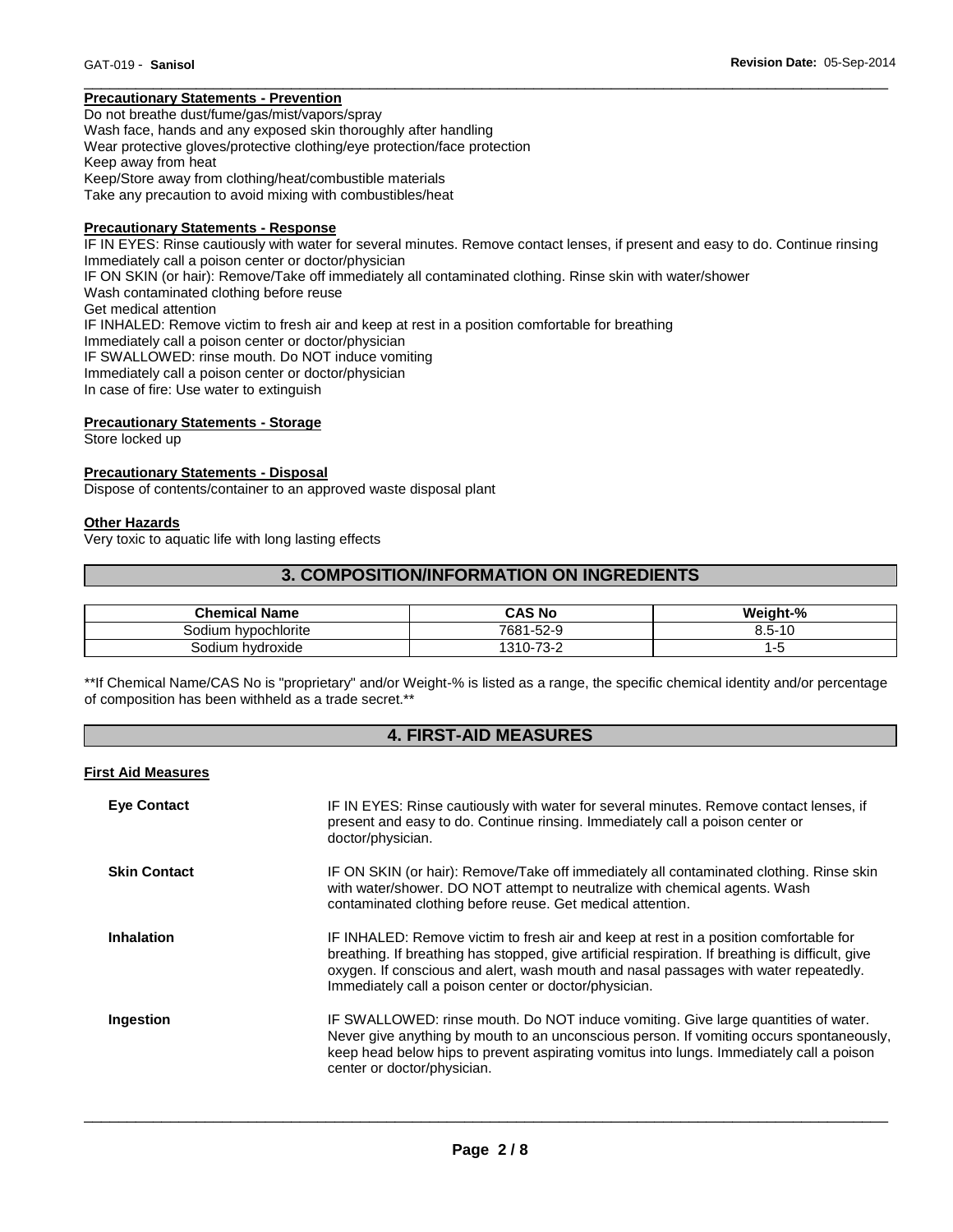#### **Most important symptoms and effects**

**Symptoms** EYES: CORROSIVE; contact with eyes is painful and irritating and will cause chemical burns, eye damage, blindness.

\_\_\_\_\_\_\_\_\_\_\_\_\_\_\_\_\_\_\_\_\_\_\_\_\_\_\_\_\_\_\_\_\_\_\_\_\_\_\_\_\_\_\_\_\_\_\_\_\_\_\_\_\_\_\_\_\_\_\_\_\_\_\_\_\_\_\_\_\_\_\_\_\_\_\_\_\_\_\_\_\_\_\_\_\_\_\_\_\_\_\_\_\_

SKIN: Corrosive: chemical burns may result from contact. Repeated or prolonged skin contact may cause skin damage.

INHALATION: Corrosive and irritating to upper respiratory tract and mucous membranes. May cause severe irritation and sneezing. Prolonged or repeated overexposure by inhalation may cause pneumonia, lung damage, damage to respiratory system, even death.

INGESTION: Corrosive and irritating to digestive tract; may cause severe irritation, tissue ulceration, gastrointestinal damage, circulatory collapse, convulsions, coma, even death.

## **Indication of any immediate medical attention and special treatment needed**

| <b>Notes to Physician</b> | MEDICAL CONDITIONS GENERALLY AGGRAVATED BY EXPOSURE: Preexisting skin,          |  |  |
|---------------------------|---------------------------------------------------------------------------------|--|--|
|                           | eye, or respiratory disorders may become aggravated through prolonged exposure. |  |  |

## **5. FIRE-FIGHTING MEASURES**

#### **Suitable Extinguishing Media**

Water. Water spray (fog).

**Unsuitable Extinguishing Media** Not determined.

#### **Specific Hazards Arising from the Chemical**

Product does not burn, but can provide oxygen, which can intensify a fire. Product is an oxidizer. It may react vigorously with organics or other materials resulting in an explosion and fire. Combustion products may be toxic.

**Hazardous Combustion Products** Chlorine gas. Hydrocarbons. Smoke, fumes or vapors, and oxides of carbon.

#### **Protective equipment and precautions for firefighters**

Evacuate non-essential personnel from area to prevent human exposure to fire, smoke, fumes or products of combustion. As in any fire, wear self-contained breathing apparatus pressure-demand, MSHA/NIOSH (approved or equivalent) and full protective gear.

## **6. ACCIDENTAL RELEASE MEASURES**

#### **Personal precautions, protective equipment and emergency procedures**

| <b>Personal Precautions</b>      | Use personal protective equipment as required.                                                                                                                      |  |
|----------------------------------|---------------------------------------------------------------------------------------------------------------------------------------------------------------------|--|
| <b>Environmental Precautions</b> | Prevent from entering into soil, ditches, sewers, waterways and/or groundwater. See<br>Section 12, Ecological Information. See Section 13: DISPOSAL CONSIDERATIONS. |  |

## **Methods and material for containment and cleaning up**

**Methods for Containment** Prevent further leakage or spillage if safe to do so.

**Methods for Clean-Up Evacuate non-essential personnel and eliminate ignition sources. Shut off source of leak** only if safe to do so. Contain spill and recover free product. To clean up residue, add reducing agents such as bisulfites or ferrous salt solutions. Some heat will be produced. Maintain pH on alkaline side (>7.5) and dilute with large quantities of water. For spills in excess of allowable limits, refer to CERCLA 40 CFR 302 for detailed instructions.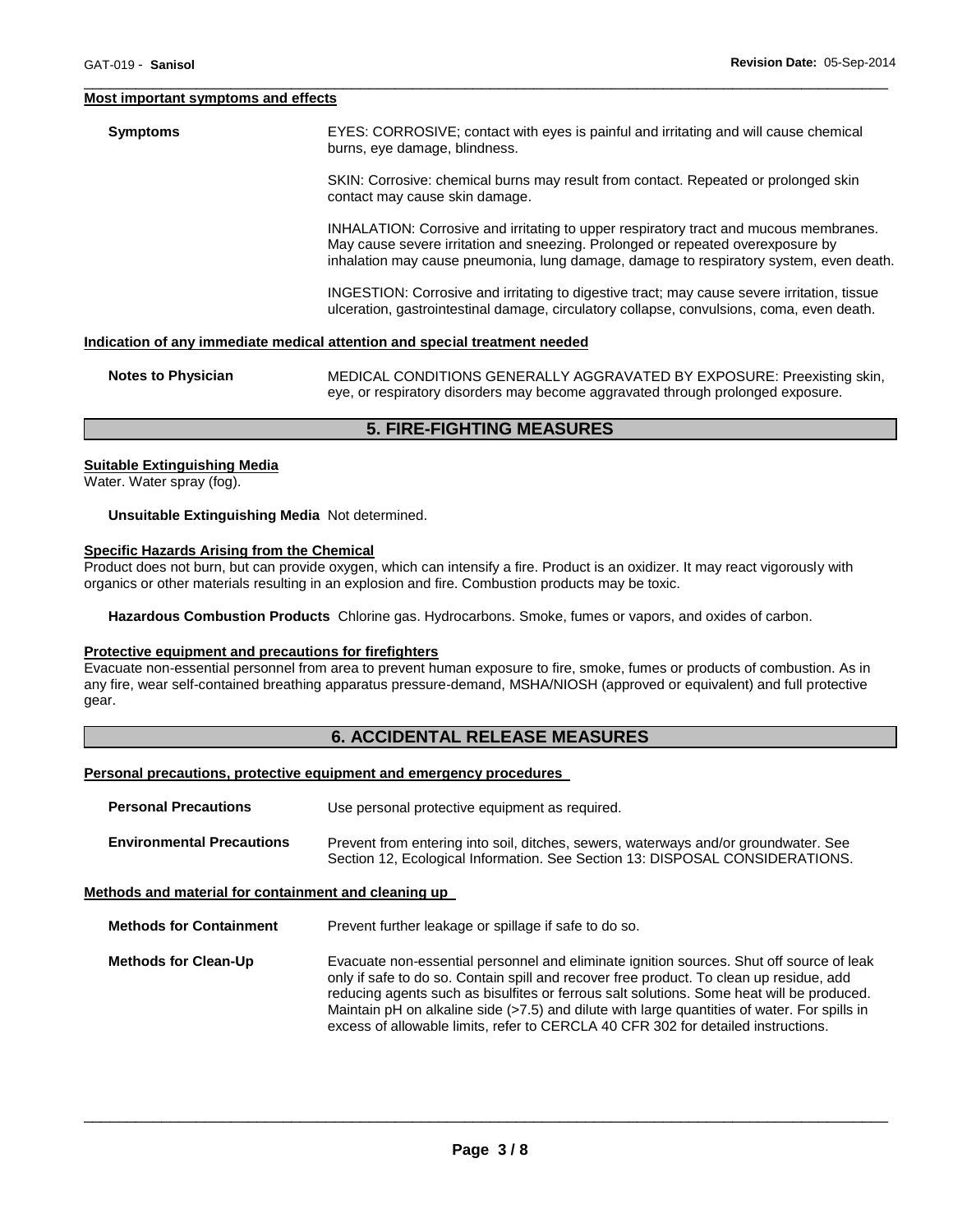## \_\_\_\_\_\_\_\_\_\_\_\_\_\_\_\_\_\_\_\_\_\_\_\_\_\_\_\_\_\_\_\_\_\_\_\_\_\_\_\_\_\_\_\_\_\_\_\_\_\_\_\_\_\_\_\_\_\_\_\_\_\_\_\_\_\_\_\_\_\_\_\_\_\_\_\_\_\_\_\_\_\_\_\_\_\_\_\_\_\_\_\_\_ **7. HANDLING AND STORAGE**

## **Precautions for safe handling**

| Advice on Safe Handling                                      | Handle in accordance with good industrial hygiene and safety practice. Avoid contact with<br>skin, eyes or clothing. Use personal protection recommended in Section 8. Do not breathe<br>dust/fume/gas/mist/vapors/spray. Wash face, hands, and any exposed skin thoroughly after<br>handling. Keep away from heat. Keep/Store away from clothing/heat/combustible materials.<br>Take any precaution to avoid mixing with combustibles. Keep containers closed when not in<br>use. |
|--------------------------------------------------------------|------------------------------------------------------------------------------------------------------------------------------------------------------------------------------------------------------------------------------------------------------------------------------------------------------------------------------------------------------------------------------------------------------------------------------------------------------------------------------------|
| Conditions for safe storage, including any incompatibilities |                                                                                                                                                                                                                                                                                                                                                                                                                                                                                    |
| <b>Storage Conditions</b>                                    | Keep container tightly closed and store in a cool, dry and well-ventilated place. Store locked<br>up. Keep away from direct sunlight and heat. Keep away from oxidizers and incompatible<br>materials.                                                                                                                                                                                                                                                                             |
| <b>Incompatible Materials</b>                                | Amphoteric metals. Aluminum. Copper. Zinc. Brass. Strong reducing agents. Hydrogen.                                                                                                                                                                                                                                                                                                                                                                                                |

## **8. EXPOSURE CONTROLS/PERSONAL PROTECTION**

Hydrocarbons. Organic mixtures.

Hydrazine. Sulfides. Sulfites. Nitrites. Inorganic acids. Organic acids. Organic bases.

## **Exposure Guidelines**

| <b>Chemical Name</b> | <b>ACGIH TLV</b>             | <b>OSHA PEL</b>                        | <b>NIOSH IDLH</b>            |
|----------------------|------------------------------|----------------------------------------|------------------------------|
| Sodium hydroxide     | Ceiling: 2 mg/m <sup>3</sup> | TWA: 2 $ma/m3$                         | IDLH: $10 \text{ mg/m}^3$    |
| 1310-73-2            |                              | (vacated) Ceiling: 2 mg/m <sup>3</sup> | Ceiling: 2 mg/m <sup>3</sup> |

## **Appropriate engineering controls**

| <b>Engineering Controls</b>     | Ensure adequate ventilation, especially in confined areas. Eyewash stations. Showers.                                                                                                                                                                                                                                                                                                                                             |  |
|---------------------------------|-----------------------------------------------------------------------------------------------------------------------------------------------------------------------------------------------------------------------------------------------------------------------------------------------------------------------------------------------------------------------------------------------------------------------------------|--|
|                                 | Individual protection measures, such as personal protective equipment                                                                                                                                                                                                                                                                                                                                                             |  |
| <b>Eve/Face Protection</b>      | Wear chemical goggles and face shield.                                                                                                                                                                                                                                                                                                                                                                                            |  |
| <b>Skin and Body Protection</b> | Neoprene, butyl or nitrile rubber gloves with cuffs. Coveralls, apron or other equipment<br>should be worn to minimize skin contact.                                                                                                                                                                                                                                                                                              |  |
| <b>Respiratory Protection</b>   | If exposure limits are exceeded, or if exposure may occur, use a NIOSH/MSHA respirator<br>approved for your conditions of exposure. Refer to the most recent NIOSH publications<br>concerning chemical compliance with OSHA requirements in 29 CFR 1310.134 or<br>European Standard EN 149 for complete regulations. For emergencies, a NIOSH/MSHA<br>approved positive pressure breathing apparatus should be readily available. |  |

**General Hygiene Considerations** Handle in accordance with good industrial hygiene and safety practice.

## **9. PHYSICAL AND CHEMICAL PROPERTIES**

## **Information on basic physical and chemical properties**

| <b>Physical State</b> |  |
|-----------------------|--|
| <b>Appearance</b>     |  |
| Color                 |  |

Liquid

**Applicative Vellow liquid**<br> **Applicative Codor Threshold**<br> **Codor Threshold** Mot determined **Odor Threshold**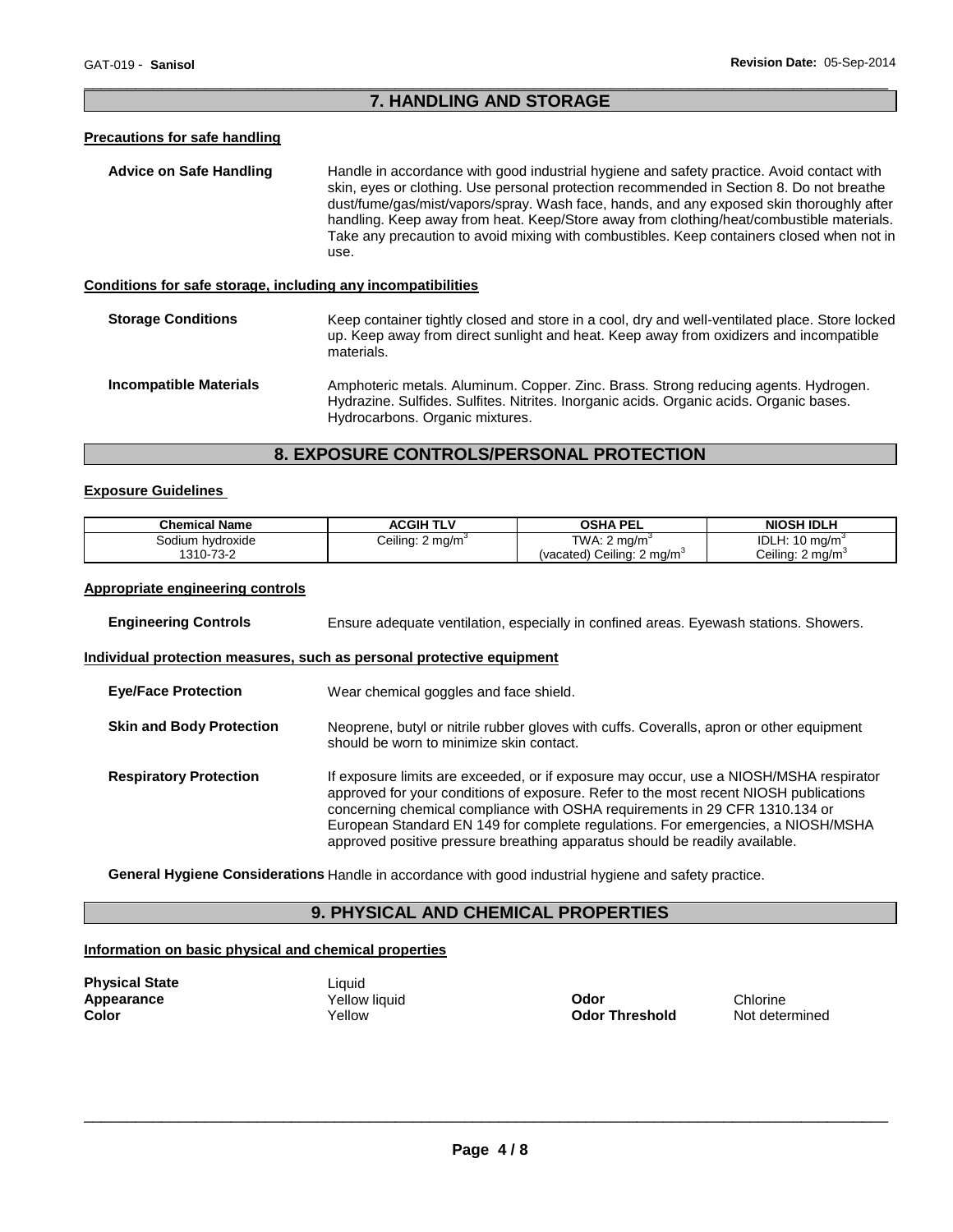| <b>Property</b><br>рH<br><b>Melting Point/Freezing Point</b><br><b>Boiling Point/Boiling Range</b>                                                       | Values<br>12.8<br>Not determined<br>100°C / 212°F                                      | Remarks • Method |
|----------------------------------------------------------------------------------------------------------------------------------------------------------|----------------------------------------------------------------------------------------|------------------|
| <b>Flash Point</b><br><b>Evaporation Rate</b><br><b>Flammability (Solid, Gas)</b><br><b>Upper Flammability Limits</b><br><b>Lower Flammability Limit</b> | Non-flammable<br>${<}1$<br>Liquid-Not Applicable<br>Not Applicable<br>Not Applicable   | (Water = 1)      |
| <b>Vapor Pressure</b><br><b>Vapor Density</b>                                                                                                            | 17 mm Hg @ 20°C<br>>1                                                                  | $(Air=1)$        |
| <b>Specific Gravity</b><br><b>Water Solubility</b>                                                                                                       | 1.200<br>Completely soluble                                                            | (Water = 1)      |
| Solubility in other solvents<br><b>Partition Coefficient</b><br><b>Auto-ignition Temperature</b>                                                         | Not determined<br>Not determined<br>Not determined                                     |                  |
| <b>Decomposition Temperature</b><br><b>Kinematic Viscosity</b><br><b>Dynamic Viscosity</b><br><b>Explosive Properties</b><br><b>Oxidizing Properties</b> | Not determined<br>Not determined<br>Not determined<br>Not determined<br>Not determined |                  |

## **10. STABILITY AND REACTIVITY**

## **Reactivity**

Not reactive under normal conditions.

## **Chemical Stability**

Stable under recommended storage conditions.

#### **Possibility of Hazardous Reactions**

None under normal processing.

#### **Hazardous Polymerization** Hazardous polymerization does not occur.

## **Conditions to Avoid**

Keep separated from incompatible substances. Keep out of reach of children.

## **Incompatible Materials**

**Product Information** 

Amphoteric metals. Aluminum. Copper. Zinc. Brass. Strong reducing agents. Hydrogen. Hydrazine. Sulfides. Sulfites. Nitrites. Inorganic acids. Organic acids. Organic bases. Hydrocarbons. Organic mixtures.

## **Hazardous Decomposition Products**

Chlorine gas. Hydrocarbons. Smoke, fumes or vapors, and oxides of carbon.

## **11. TOXICOLOGICAL INFORMATION**

## **Information on likely routes of exposure**

| Causes severe eye damage.        |
|----------------------------------|
| Causes severe skin burns.        |
| Avoid breathing vapors or mists. |
| Do not ingest.                   |
|                                  |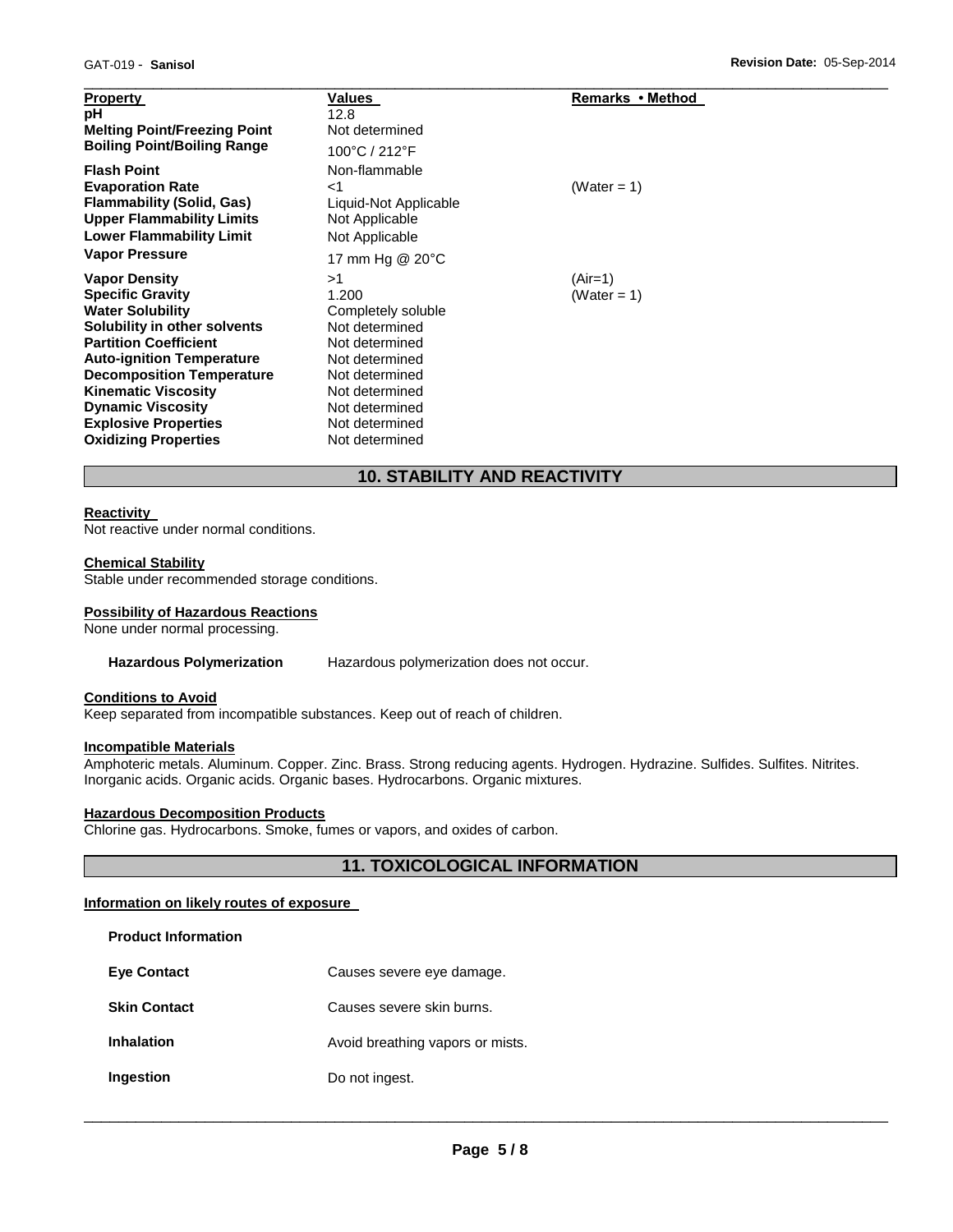#### \_\_\_\_\_\_\_\_\_\_\_\_\_\_\_\_\_\_\_\_\_\_\_\_\_\_\_\_\_\_\_\_\_\_\_\_\_\_\_\_\_\_\_\_\_\_\_\_\_\_\_\_\_\_\_\_\_\_\_\_\_\_\_\_\_\_\_\_\_\_\_\_\_\_\_\_\_\_\_\_\_\_\_\_\_\_\_\_\_\_\_\_\_ **Component Information**

| <b>Chemical Name</b>             | Oral LD50            | Dermal LD50              | <b>Inhalation LC50</b> |
|----------------------------------|----------------------|--------------------------|------------------------|
| Sodium hypochlorite<br>7681-52-9 | $= 8200$ mg/kg (Rat) | $>$ 10000 mg/kg (Rabbit) |                        |
| Sodium hydroxide<br>1310-73-2    |                      | $= 1350$ mg/kg (Rabbit)  |                        |

## **Information on physical, chemical and toxicological effects**

**Symptoms** Please see section 4 of this SDS for symptoms.

## **Delayed and immediate effects as well as chronic effects from short and long-term exposure**

Carcinogenicity **Group 3 IARC** components are "not classifiable as human carcinogens".

| <b>Chemical Name</b> | <b>ACGIH</b> | <b>IARC</b> | <b>NTF</b> | <b>OCUA</b><br>п, |
|----------------------|--------------|-------------|------------|-------------------|
| Sodium hypochlorite  |              | Group 3     |            |                   |
| 7681-52-9            |              |             |            |                   |

**Legend** 

*IARC (International Agency for Research on Cancer)*

*Group 3 IARC components are "not classifiable as human carcinogens"* 

## **Numerical measures of toxicity**

Not determined

## **12. ECOLOGICAL INFORMATION**

## **Ecotoxicity**

Very toxic to aquatic life with long lasting effects.

## **Component Information**

| <b>Chemical Name</b> | Algae/aquatic plants    | <b>Fish</b>                     | <b>Toxicity to</b> | <b>Crustacea</b>            |
|----------------------|-------------------------|---------------------------------|--------------------|-----------------------------|
|                      |                         |                                 | microorganisms     |                             |
| Sodium hypochlorite  | 0.095: 24 h Skeletonema | $0.06 - 0.11$ : 96 h Pimephales |                    | 2.1: 96 h Daphnia magna     |
| 7681-52-9            | costatum mg/L EC50      | promelas mg/L LC50 flow-        |                    | mg/L EC50 0.033 - 0.044: 48 |
|                      |                         | through 4.5 - 7.6: 96 h         |                    | h Daphnia magna mg/L        |
|                      |                         | Pimephales promelas mg/L        |                    | EC50 Static                 |
|                      |                         | LC50 static 0.4 - 0.8: 96 h     |                    |                             |
|                      |                         | Lepomis macrochirus mg/L        |                    |                             |
|                      |                         | LC50 static 0.28 - 1: 96 h      |                    |                             |
|                      |                         | Lepomis macrochirus mg/L        |                    |                             |
|                      |                         | LC50 flow-through 0.05 -        |                    |                             |
|                      |                         | 0.771: 96 h Oncorhynchus        |                    |                             |
|                      |                         | mykiss mg/L LC50 flow-          |                    |                             |
|                      |                         | through 0.03 - 0.19: 96 h       |                    |                             |
|                      |                         | Oncorhynchus mykiss mg/L        |                    |                             |
|                      |                         | LC50 semi-static 0.18 - 0.22:   |                    |                             |
|                      |                         | 96 h Oncorhynchus mykiss        |                    |                             |
|                      |                         | mg/L LC50 static                |                    |                             |
| Sodium hydroxide     |                         | 45.4: 96 h Oncorhynchus         |                    |                             |
| 1310-73-2            |                         | mykiss mg/L LC50 static         |                    |                             |

## **Persistence/Degradability**

Not determined.

#### **Bioaccumulation**

Not determined.

**Mobility**

Not determined

## **Other Adverse Effects**

Not determined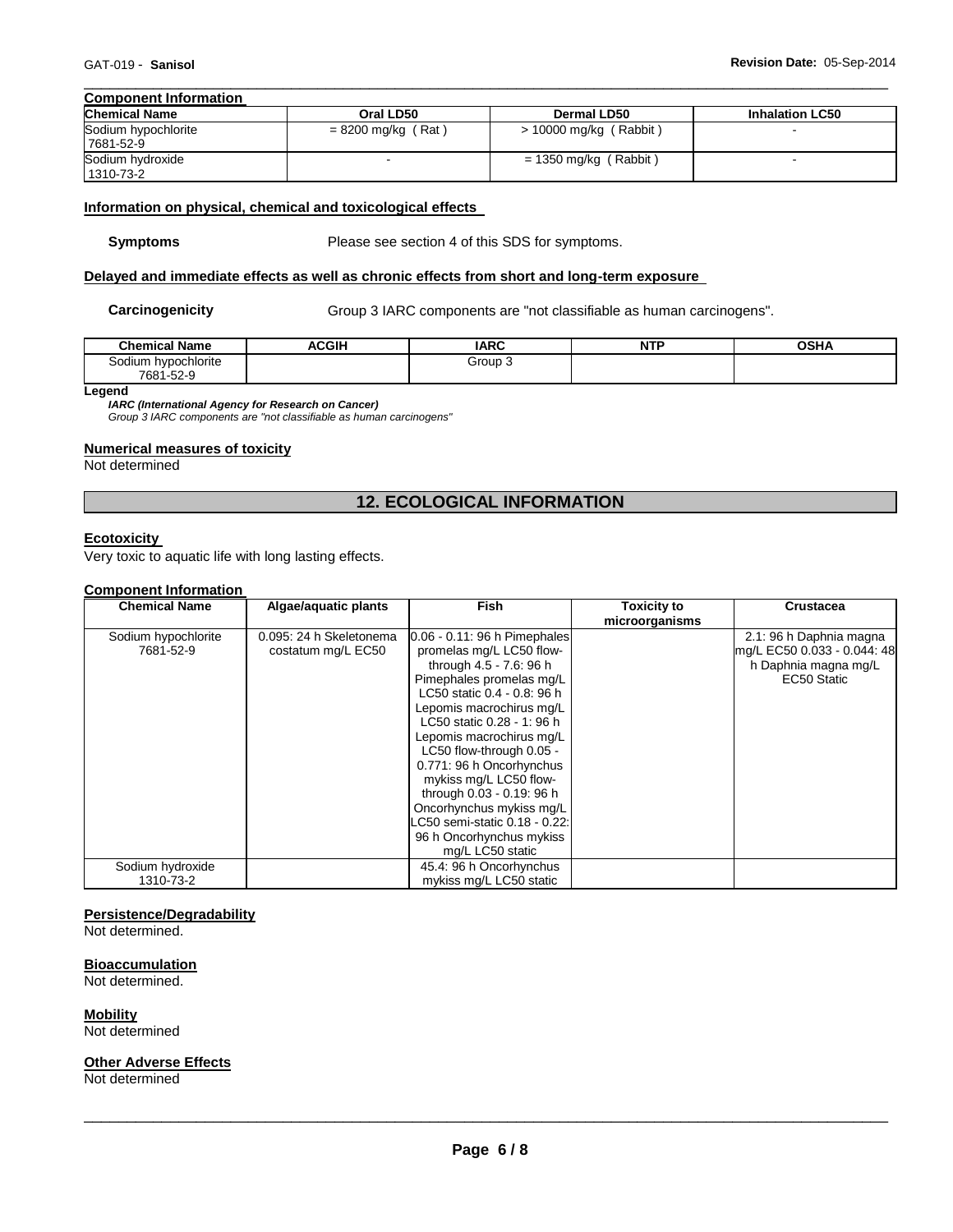## \_\_\_\_\_\_\_\_\_\_\_\_\_\_\_\_\_\_\_\_\_\_\_\_\_\_\_\_\_\_\_\_\_\_\_\_\_\_\_\_\_\_\_\_\_\_\_\_\_\_\_\_\_\_\_\_\_\_\_\_\_\_\_\_\_\_\_\_\_\_\_\_\_\_\_\_\_\_\_\_\_\_\_\_\_\_\_\_\_\_\_\_\_ **13. DISPOSAL CONSIDERATIONS**

## **Waste Treatment Methods**

| <b>Disposal of Wastes</b>     | Disposal should be in accordance with applicable regional, national and local laws and<br>regulations. |
|-------------------------------|--------------------------------------------------------------------------------------------------------|
| <b>Contaminated Packaging</b> | Disposal should be in accordance with applicable regional, national and local laws and<br>regulations. |

## **California Hazardous Waste Status**

| <b>Chemical Name</b> | California<br><b>Hazardous Waste Status</b> |
|----------------------|---------------------------------------------|
| Sodium hvdroxide     | Toxic                                       |
| 1310-73-2<br>-10-∠   | corrosive.                                  |

## **14. TRANSPORT INFORMATION**

| <b>Note</b>                 | Please see current shipping paper for most up to date shipping information, including<br>exemptions and special circumstances. |  |
|-----------------------------|--------------------------------------------------------------------------------------------------------------------------------|--|
| <b>DOT</b>                  |                                                                                                                                |  |
| <b>UN/ID No</b>             | <b>UN1791</b>                                                                                                                  |  |
| <b>Proper Shipping Name</b> | Hypochlorite solutions                                                                                                         |  |
| <b>Hazard Class</b>         | 8                                                                                                                              |  |
| <b>Packing Group</b>        | Ш                                                                                                                              |  |
| <b>IATA</b>                 |                                                                                                                                |  |
| <b>UN/ID No</b>             | <b>UN1791</b>                                                                                                                  |  |
| <b>Proper Shipping Name</b> | Hypochlorite solutions                                                                                                         |  |
| <b>Hazard Class</b>         | 8                                                                                                                              |  |
| <b>Packing Group</b>        | Ш                                                                                                                              |  |
| <b>IMDG</b>                 |                                                                                                                                |  |
| <b>UN/ID No</b>             | <b>UN1791</b>                                                                                                                  |  |
| <b>Proper Shipping Name</b> | Hypochlorite solutions                                                                                                         |  |
| <b>Hazard Class</b>         | 8                                                                                                                              |  |
| <b>Packing Group</b>        | Ш                                                                                                                              |  |
| <b>Marine Pollutant</b>     | This material may meet the definition of a marine pollutant                                                                    |  |

## **15. REGULATORY INFORMATION**

## **International Inventories**

Not determined

## **US Federal Regulations**

## **CERCLA**

| <b>Chemical Name</b> | <b>Hazardous Substances RQs</b> | <b>CERCLA/SARA RQ</b> | <b>Reportable Quantity (RQ)</b> |
|----------------------|---------------------------------|-----------------------|---------------------------------|
| Sodium hypochlorite  | 100 lb                          |                       | RQ 100 lb final RQ              |
| 7681-52-9            |                                 |                       | RQ 45.4 kg final RQ             |
| Sodium hydroxide     | 1000 lb                         |                       | RQ 1000 lb final RQ             |
| 1310-73-2            |                                 |                       | RQ 454 kg final RQ              |

## **SARA 313**

Section 313 of Title III of the Superfund Amendments and Reauthorization Act of 1986 (SARA). This product does not contain any chemicals which are subject to the reporting requirements of the Act and Title 40 of the Code of Federal Regulations, Part 372